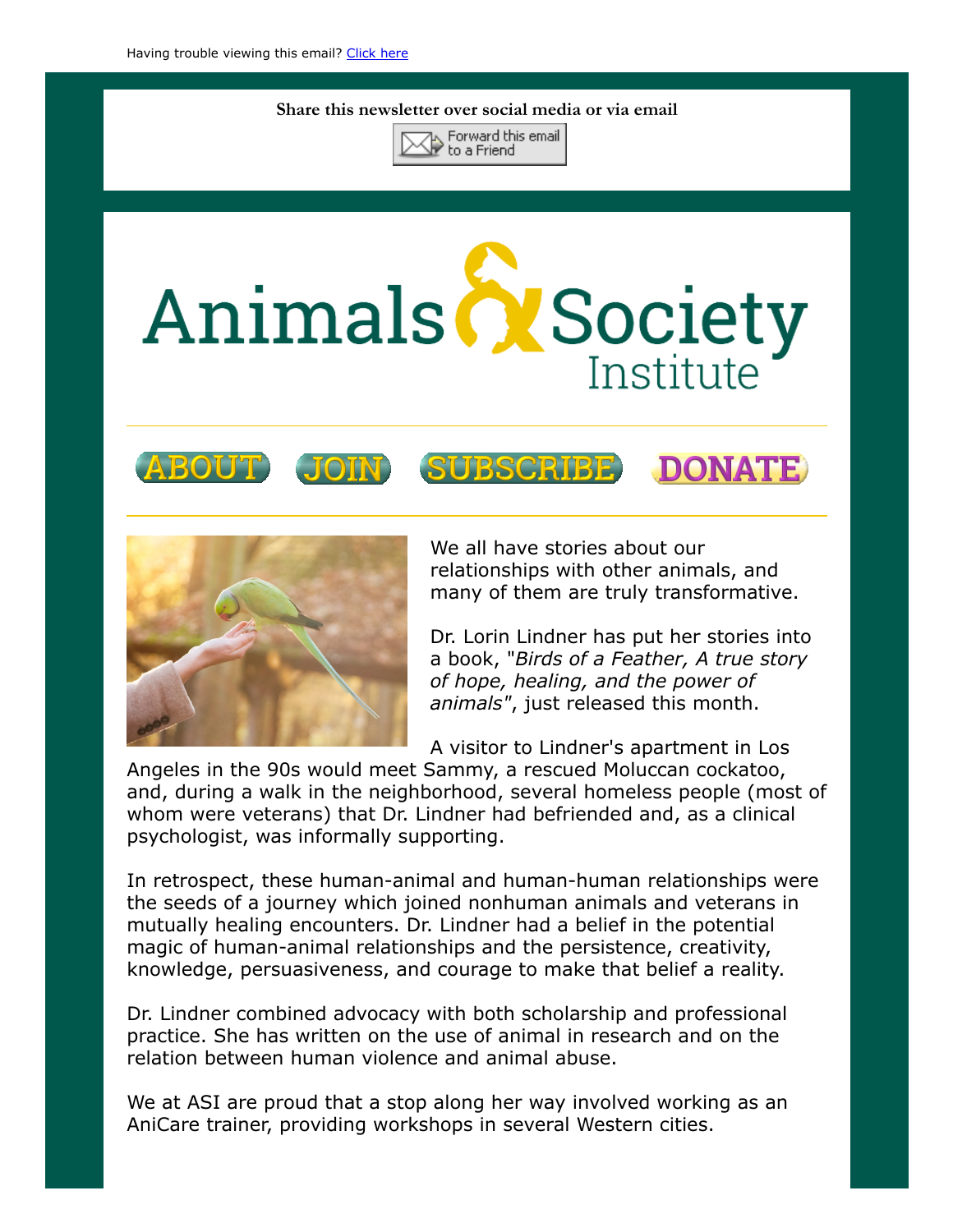We're looking forward to reading her **book**, too! If you buy it through [AmazonSmile](https://smile.amazon.com/ref=smi_ext_ch_22-2527462_dl?_encoding=UTF8&ein=22-2527462&ref_=smi_chpf_redirect&ref_=smi_ext_ch_22-2527462_cl) with ASI as your charity, we'll get a portion of the proceeds (more details below).

## HAP Corner

ASI's co-founder, Ken Shapiro, is one of the authors of The Assessment and Treatment of Children Who Abuse Animals : The AniCare Child Approach.

AniCare® Child is an assessment and treatment approach designed for mental health professions working with children under the age of 17 who have perpetrated or witnessed animal abuse. It is also useful to professionals from a range of other disciplines who work with youth, including social workers, attorneys, probation officers, judges, school counselors, teachers, child care providers, and community members.

The Assessment and **Treatment of Children Who Abuse Animals** 

> **Kenneth Shapiro Mary Lou Randour Susan Krinsk** Joann L. Wolf

**The AniCare** Child Approach

*A* Springer

To learn more about AniCare® Child and

purchase the book, [visit ASI's website.](https://www.animalsandsociety.org/helping-animals-and-people/anicare-child/) If you're more interested in treatment programs for adults, there's an **AniCare® Adult** Handbook available on ASI's website, too. [ASI members](https://www.animalsandsociety.org/join-us/) get a 10% discount in our store!

## HAS Corner

The first college textbook in Human-Animal Studies was written by ASI's HAS Program Director, Margo DeMello. Margo is one of the founders, and has helped guide the development, of the field of Human-Animal Studies. The text is comprehensive, is wellresearched and takes a multidisciplinary approach. It includes current controversial issues, and it includes recommendations for additional readings, a list of films and related websites.



Highly acclaimed by scholars in the field, it is [also accessible to those](https://www.animalsandsociety.org/store/) interested in animals. VegNews called the publication of Animals and Society "a watershed moment for animals and animal issues. This book is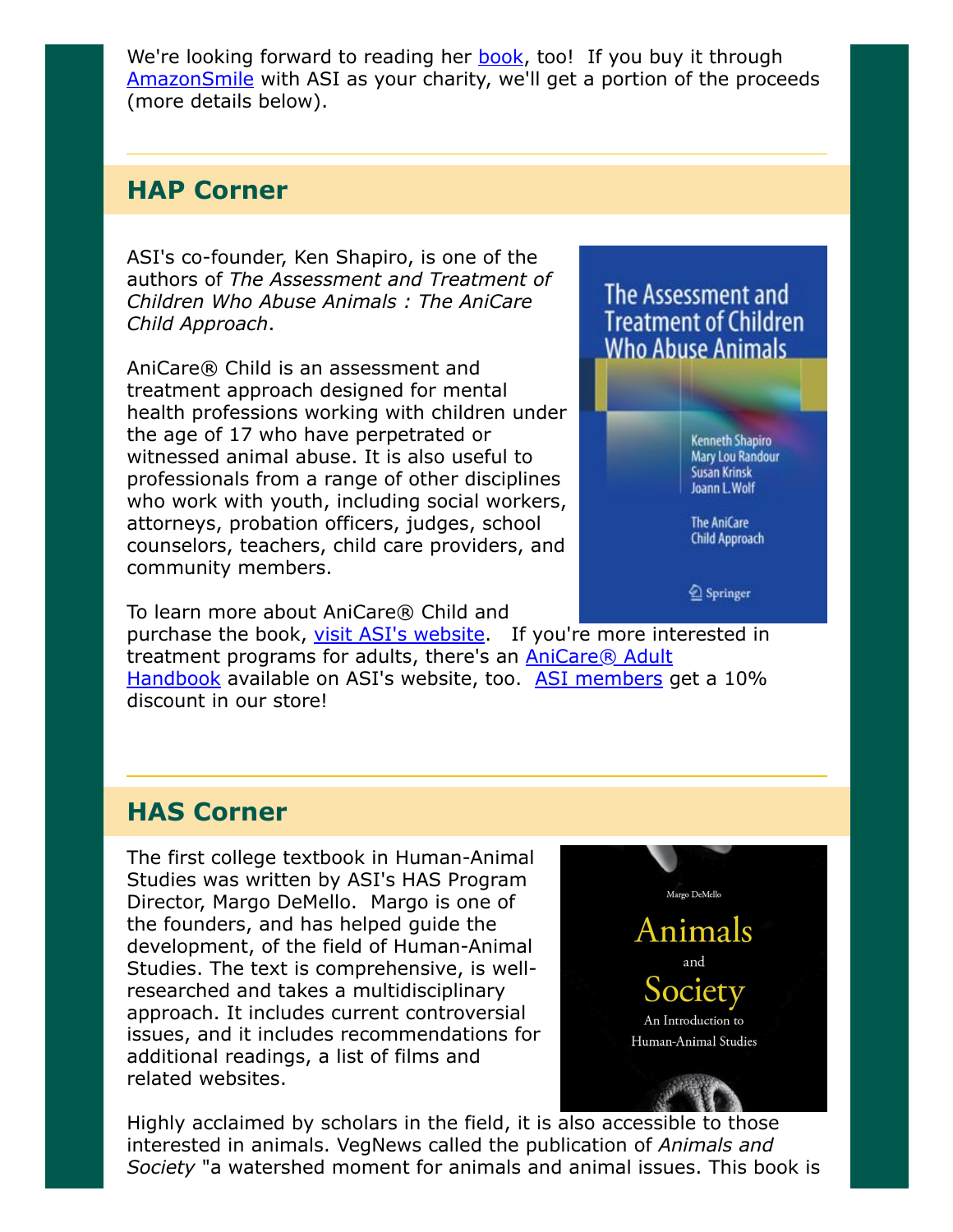the equivalent of the Beatles appearing on The Ed Sullivan Show in 1964: there is no going back," and also named it one of the "Top 12 Vegan Books of 2012."

Margo is a prolific writer and editor, and you can find her textbooks, as well as the HAS book series books, in [ASI's online store](https://squareup.com/market/the-animals-and-society-institute/). Don't forget, [ASI members](https://www.animalsandsociety.org/join-us/) get a 10% discount in our store!

Margo's animal-related books include **[Stories Rabbits Tell](https://smile.amazon.com/Stories-Rabbits-Tell-Margo-DeMello-ebook/dp/B007PS8I40/ref=sr_1_1?s=books&ie=UTF8&qid=1528231495&sr=1-1&keywords=Stories+Rabbits+Tell%3A+A+Natural+and+Cultural+History+of+a+Misunderstood+Creature):** A Natural and [Cultural History of a Misunderstood Creature](https://smile.amazon.com/Why-Animals-Matter-Protection-Paperback/dp/B015QL63SA/ref=sr_1_2?s=books&ie=UTF8&qid=1528231553&sr=1-2&keywords=Why+Animals+Matter%3A+The+Case+for+Animal+Protection) (2003), Why Animals Matter: The Case for Animal Protection (2007), [Teaching the Animal](https://squareup.com/market/the-animals-and-society-institute/item/teaching-the-animal): Human Animal Studies Across the Disciplines (2010), Animals and [Society: An Introduction to Human-Animal Studies](https://squareup.com/market/the-animals-and-society-institute/item/animals-and-society-textbook) (2012), Speaking for Animals: Animal Autobiographical Writing (2012). Her newest book is the edited collection titled [Mourning Animals](https://smile.amazon.com/Mourning-Animals-Rituals-Practices-Surrounding-ebook/dp/B01GG7CJ6I/ref=sr_1_1?s=books&ie=UTF8&qid=1528231772&sr=1-1&keywords=Mourning+Animals%3A+Rituals+and+Practices+Surrounding+Animal+Death): Rituals and Practices Surrounding Animal Death.



You can raise funds for ASI while shopping! AmazonSmile is a simple and automatic way for you to support your favorite charitable organization every time you shop, at no cost to you. Visit **smile.amazon.com,** choose Animals and Society as your charity, and shop. The AmazonSmile Foundation will donate 0.5% of the purchase price from your eligible AmazonSmile purchases.



Follow ASI on social media



You are receiving this email because you contacted us, subscribed, donated, were the honoree of a tribute gift, purchased an item from our store or attended one of our events. If you no longer wish to receive these newsletters, please unsubscribe below.